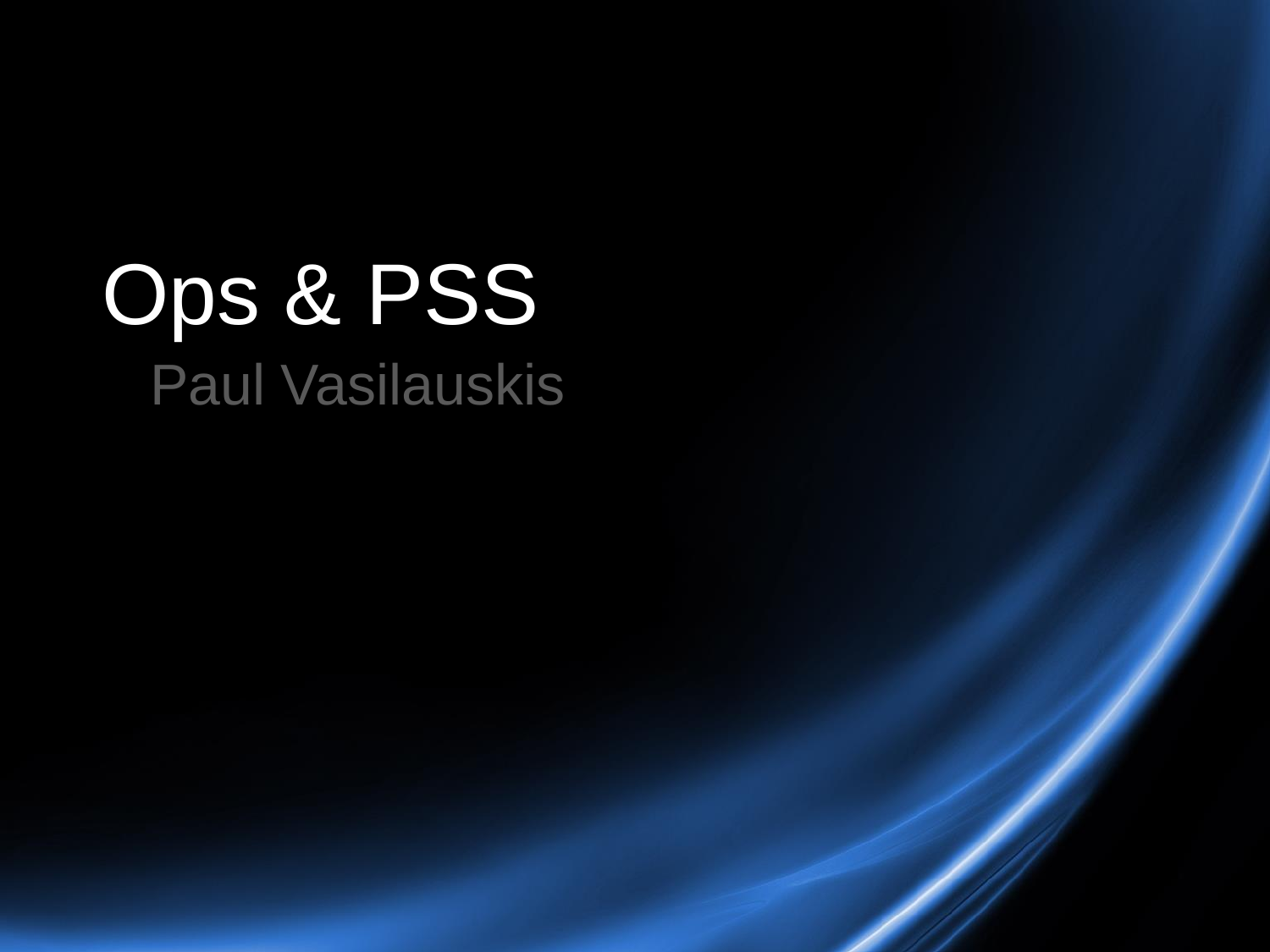#### I asked all Operators and Crew Chiefs what bugged them most about the PSS.



Thomas Jefferson National Accelerator Facility is managed by Jefferson Science Associates, LLC, for the U.S. Department of Energy's Office of Science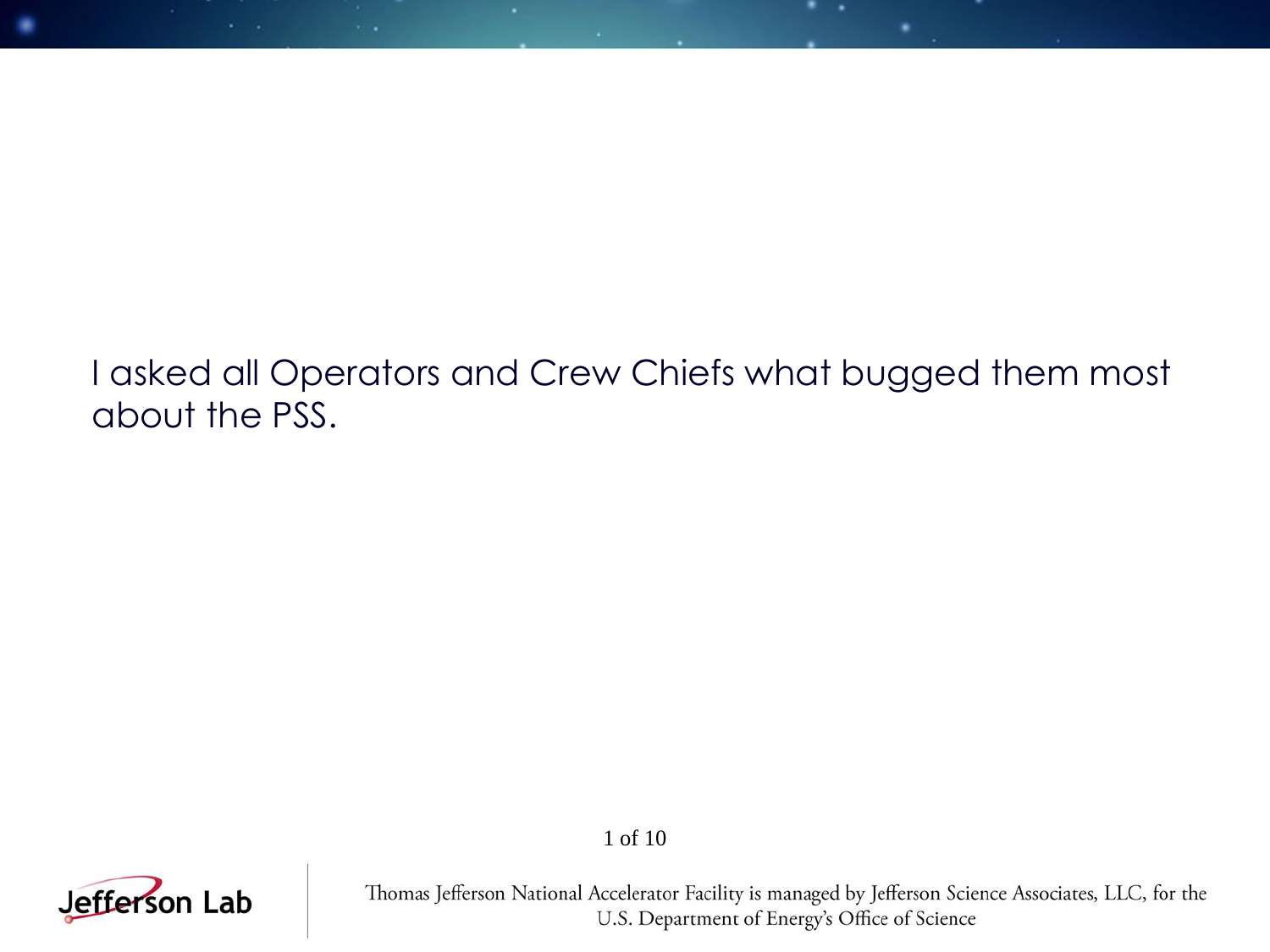### **Outline**

Hall D not part of Multi-hall ops.

- Use of gun HV as part of PSS.
- Beam Transport Monitor.
- **Inline Dump operations.**
- **Changes developed in a vacuum.**



Thomas Jefferson National Accelerator Facility is managed by Jefferson Science Associates, LLC, for the U.S. Department of Energy's Office of Science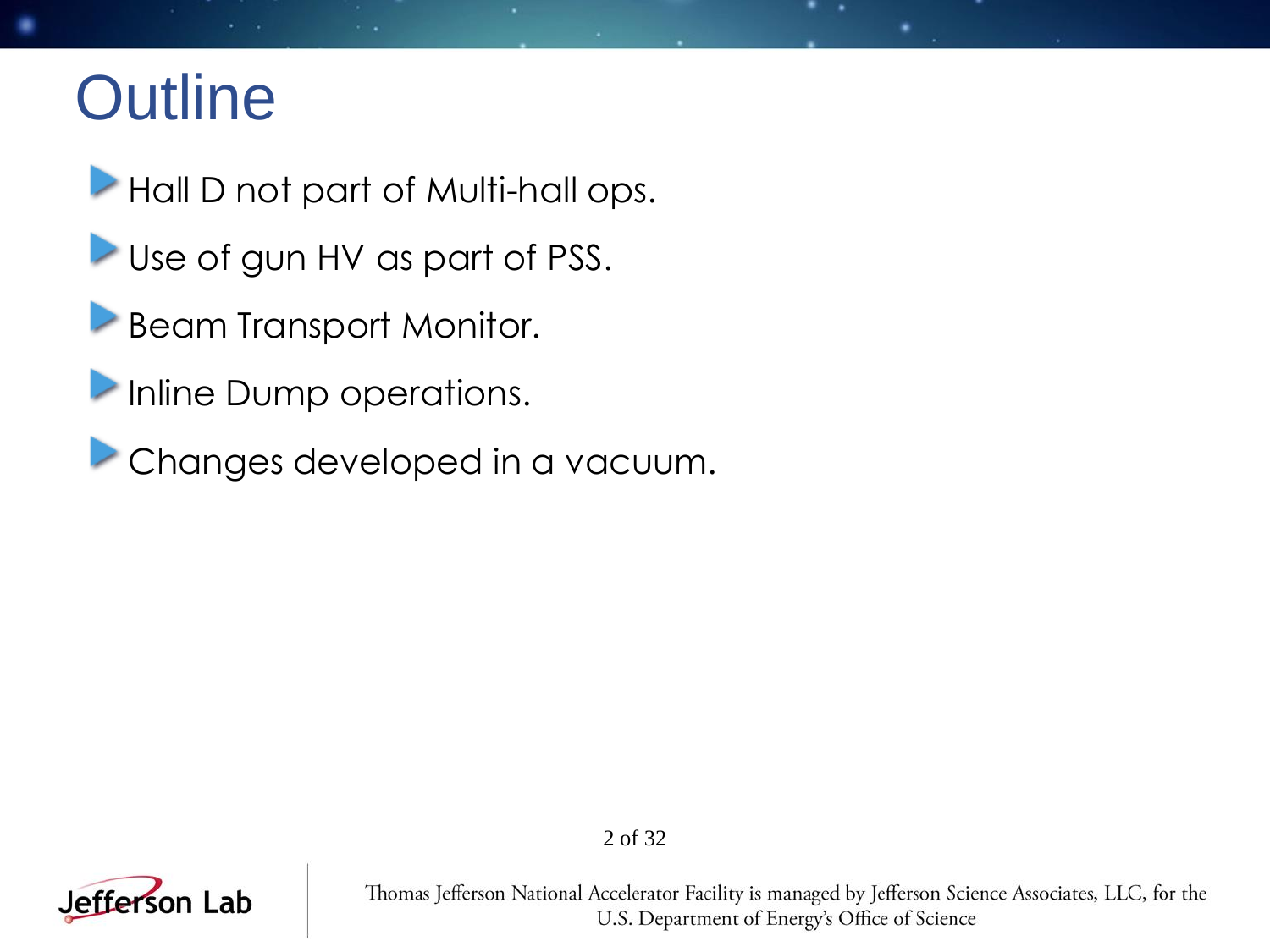### Hall D and Multi-Hall Operations

PSS operations wise, Hall D is a separate entity from the other three (A, B, C) halls.

Whenever Hall D goes in or out of Beam Permit, the Injector must not be in Beam Permit.

To take the Injector in or out of Beam Permit the gun must be ramped down and back up. This ramping takes time with a corresponding interruption of beam to **all** halls.

The same is true if Hall D and only one other A, B or C hall is running and the solo other hall wants an access. Hall D loses beam time while the other hall is processed.

3 of 55

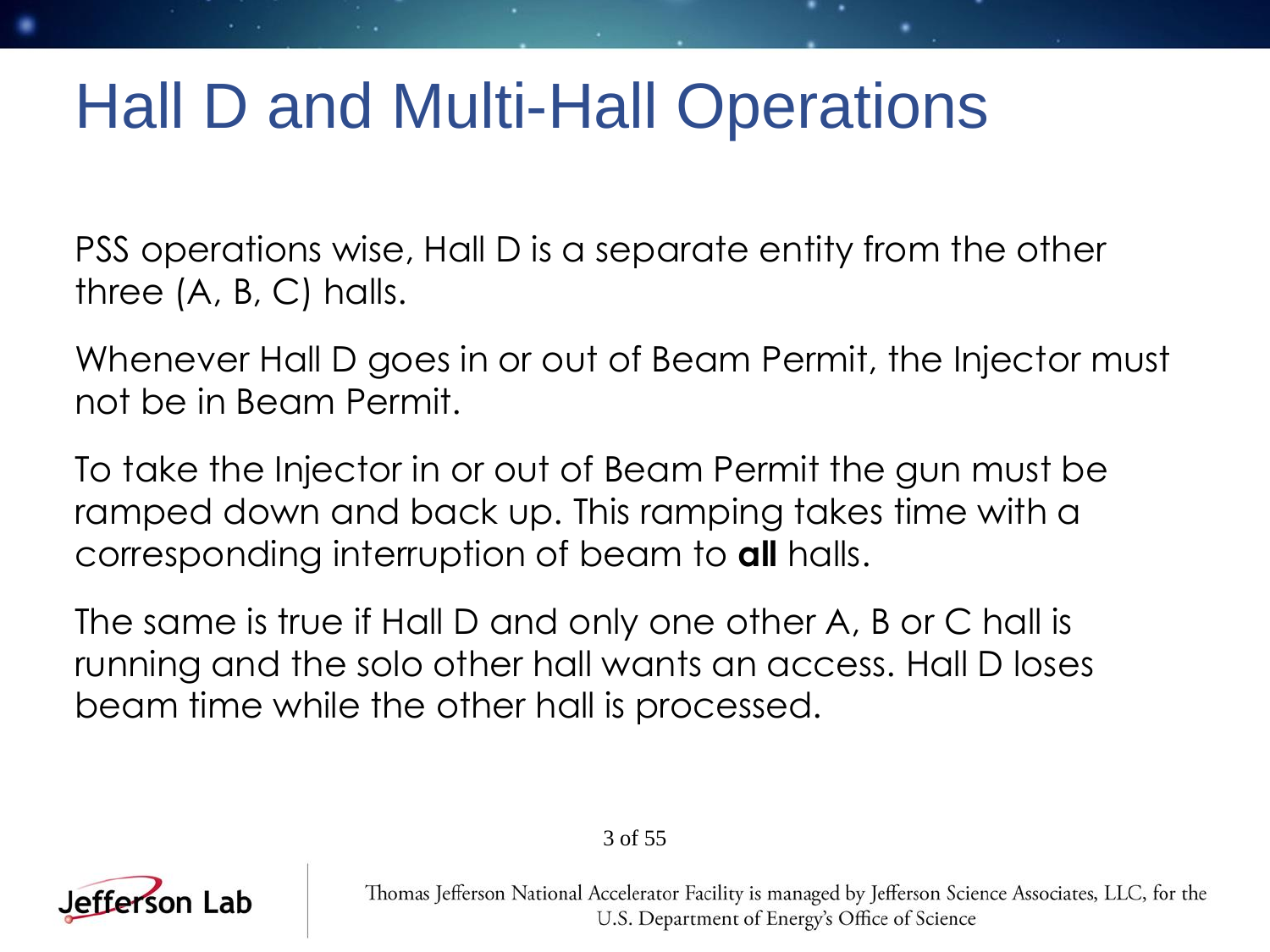This leads to one hall affecting another hall's beam time for simply needing an access.

Single hall ops, not a problem.

More than one hall running and one of them is Hall D, then there is the potential for cross-hall interruptions.

Reason for Hall D being left out of multi-hall operations is due to the increase in the complexity of the PSS logic when Hall D and the Hall D Tagger were added in.

Must the halls forever pay the price for simpler, cleaner PSS logic?



Thomas Jefferson National Accelerator Facility is managed by Jefferson Science Associates, LLC, for the U.S. Department of Energy's Office of Science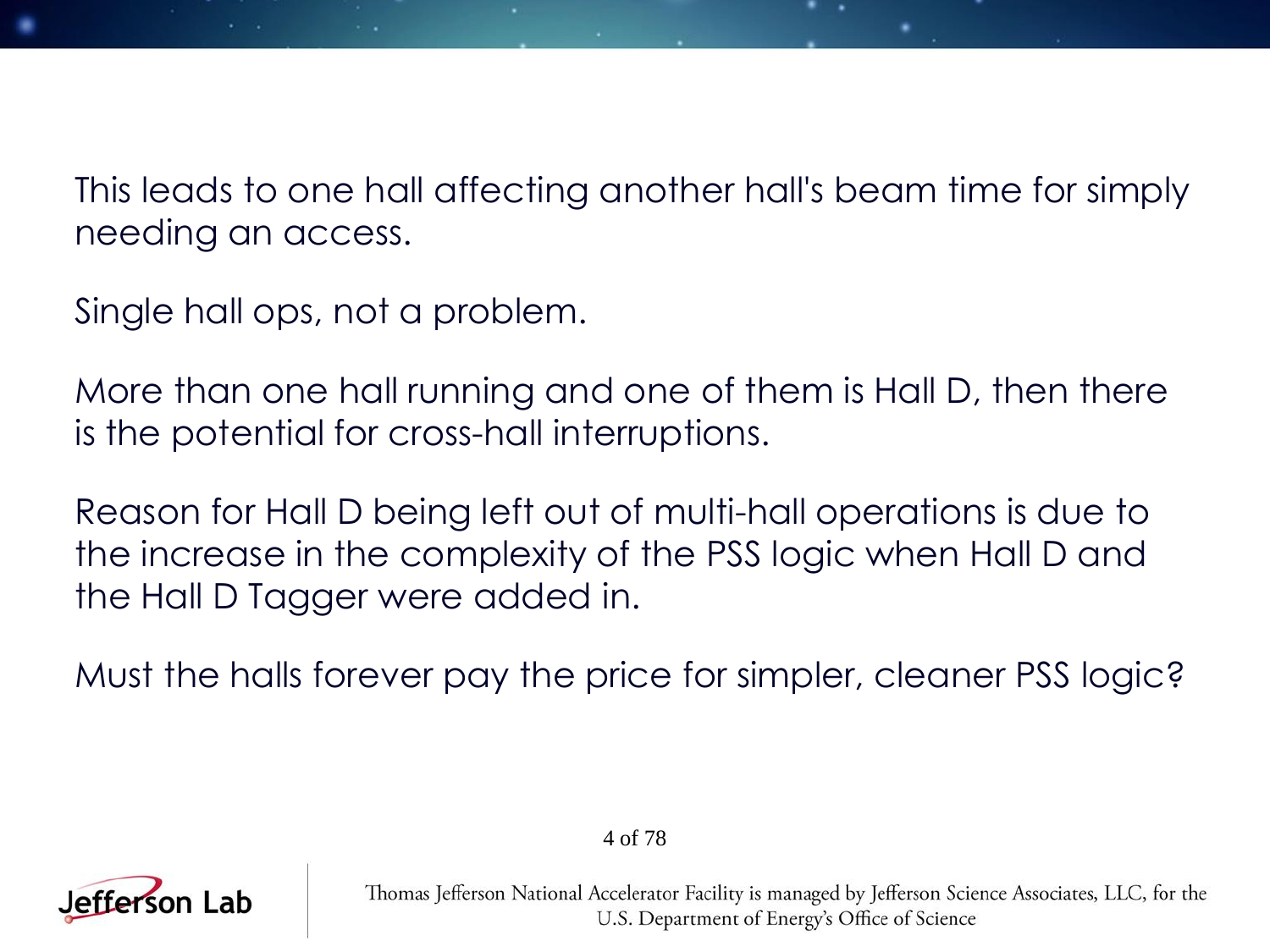### Gun High Voltage & PSS

Ramping gun high voltage for PSS state changes adds additional time to the process.

 $\sim$ 2 min. down and  $\sim$ 4 min. up. This is just the voltage ramp times.

As new gun voltages go higher, ramp times will get longer.

Sudden dropping of HV due to dropping of the Injector PSS state can potentially cause damage to the gun.



Thomas Jefferson National Accelerator Facility is managed by Jefferson Science Associates, LLC, for the U.S. Department of Energy's Office of Science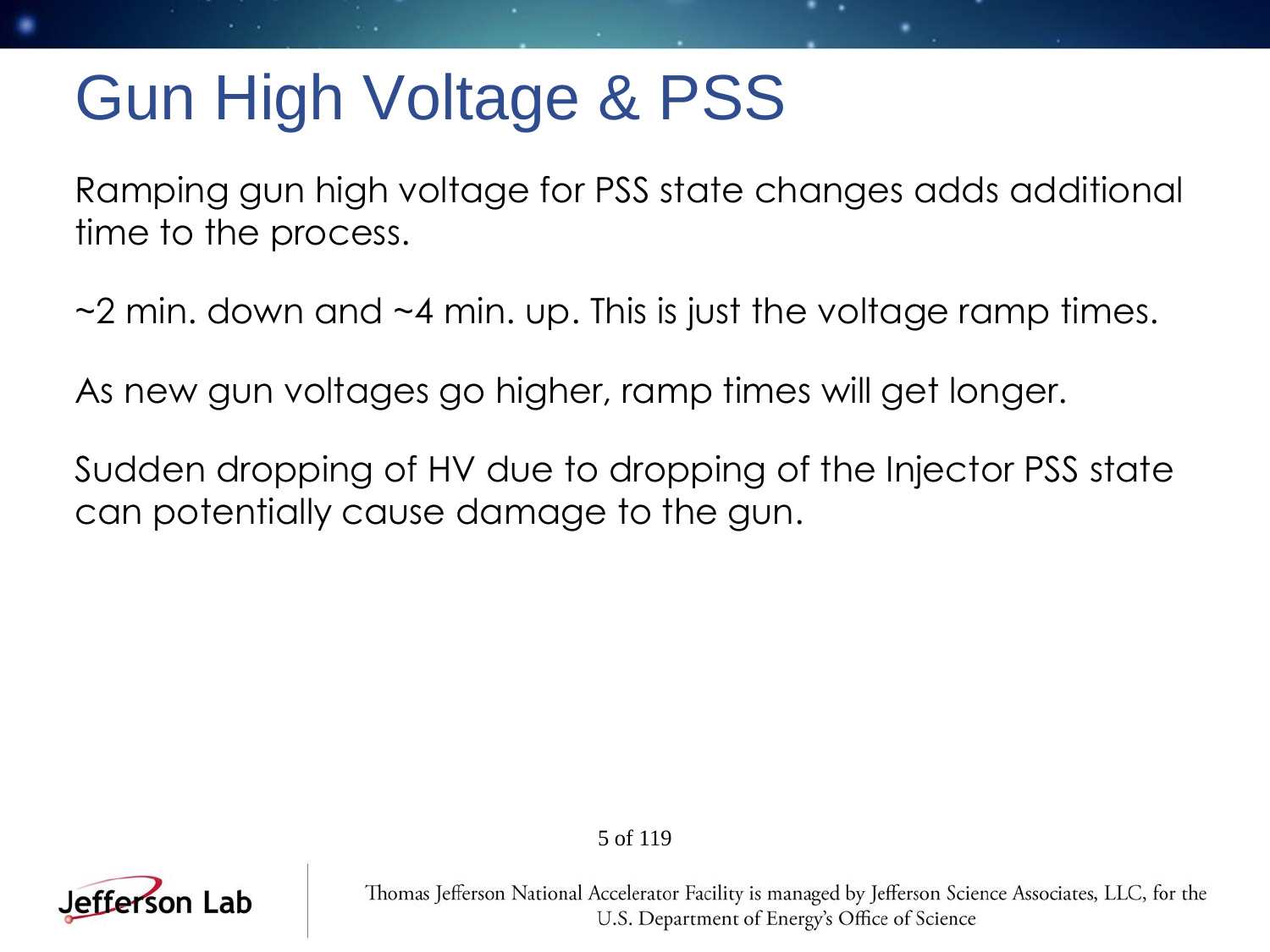### Beam Transport Monitor

Other than Tribal Knowledge passed down through the ages from SSO to SSO, no documentation is available on BTM operation.

BTM screen shows calculated values but not the window around these values.

Though it is for equipment protection not personnel protection, faults drop the PSS state of Hall D & the Tagger. This leads to dropping gun high voltage which leads to an unhappy Joe Grames.

Use of the BTM forces the Hall D state change process to be different from Halls A, B & C. With Halls A, B & C, turning On the hall dipole is the last step in the process. With Hall D the dipole must be cycled and at setpoint while in Power Permit before pulling the stopper.

6 of 167

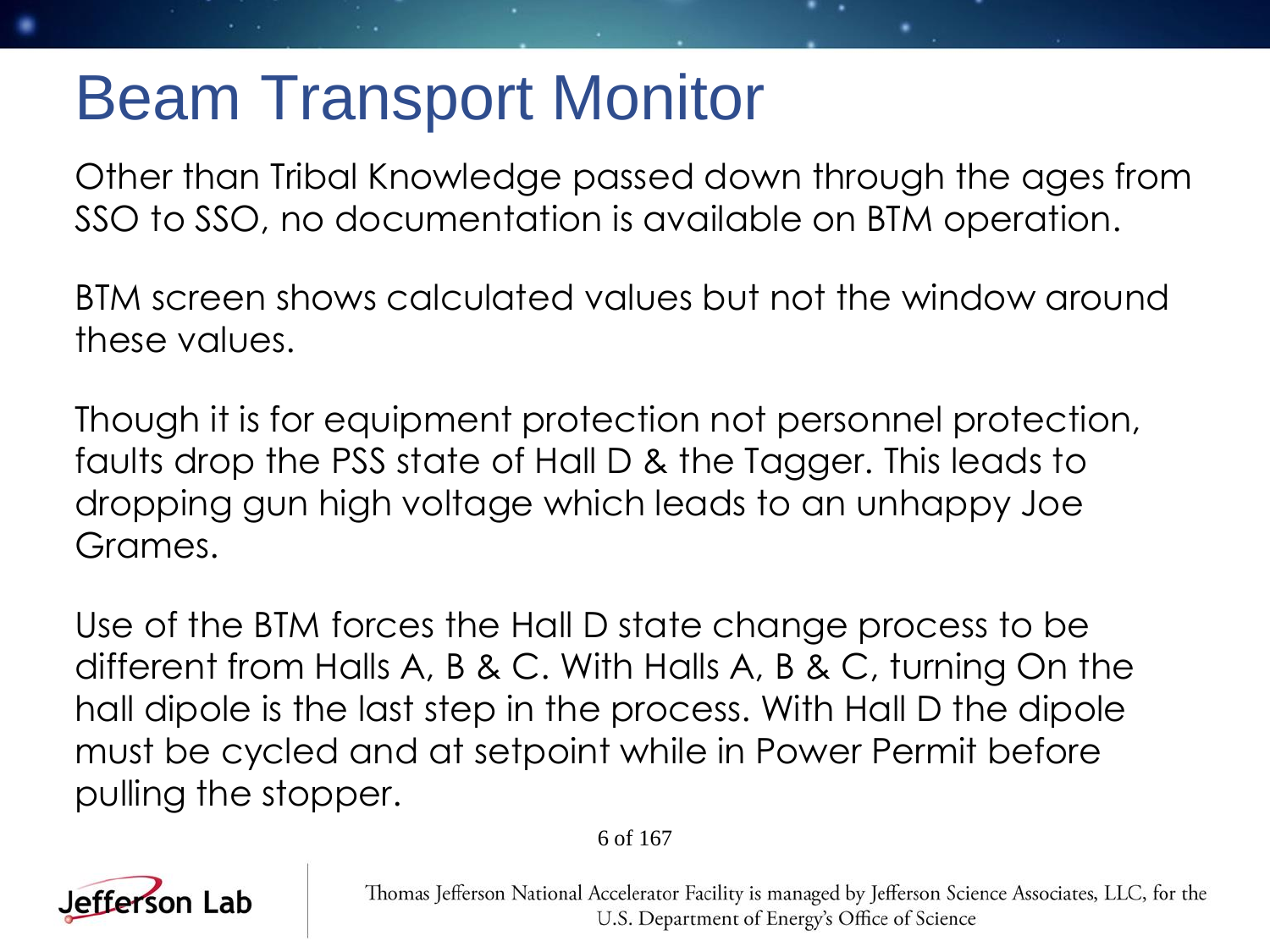#### **Beam Transport Monitoring System**

**5C Magnet** 



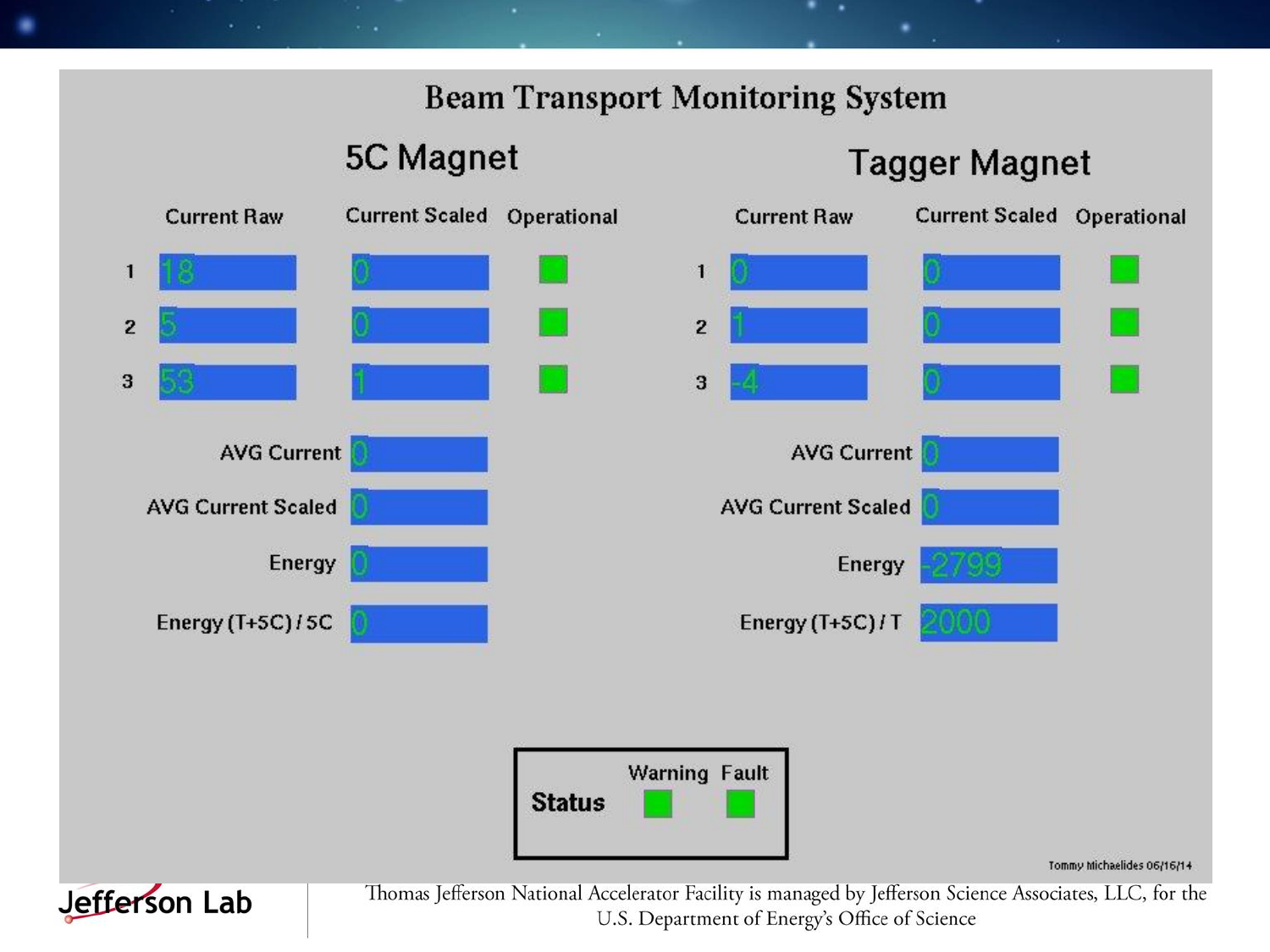### Inline Dump Operations

Operation of the 0R08 Inline Dump (ILD) was changed to require the Injector segment to be out of Beam Permit when the dump is inserted or retracted.

This changes a simple process that took seconds into one that takes several minutes.

Before: Insert the ILD, reset the FSD, investigate the Injector problem, retract the ILD, reset the FSD, restore beam.

Now: Ramp down the gun HV, Injector to Power Permit, insert ILD, Injector to Beam Permit, ramp up gun HV, reset FSD, investigate the Injector problem, ramp down the gun HV, Injector to Power Permit, retract ILD, Injector to Beam Permit, ramp up gun HV, reset FSD, restore beam.

8 of 203

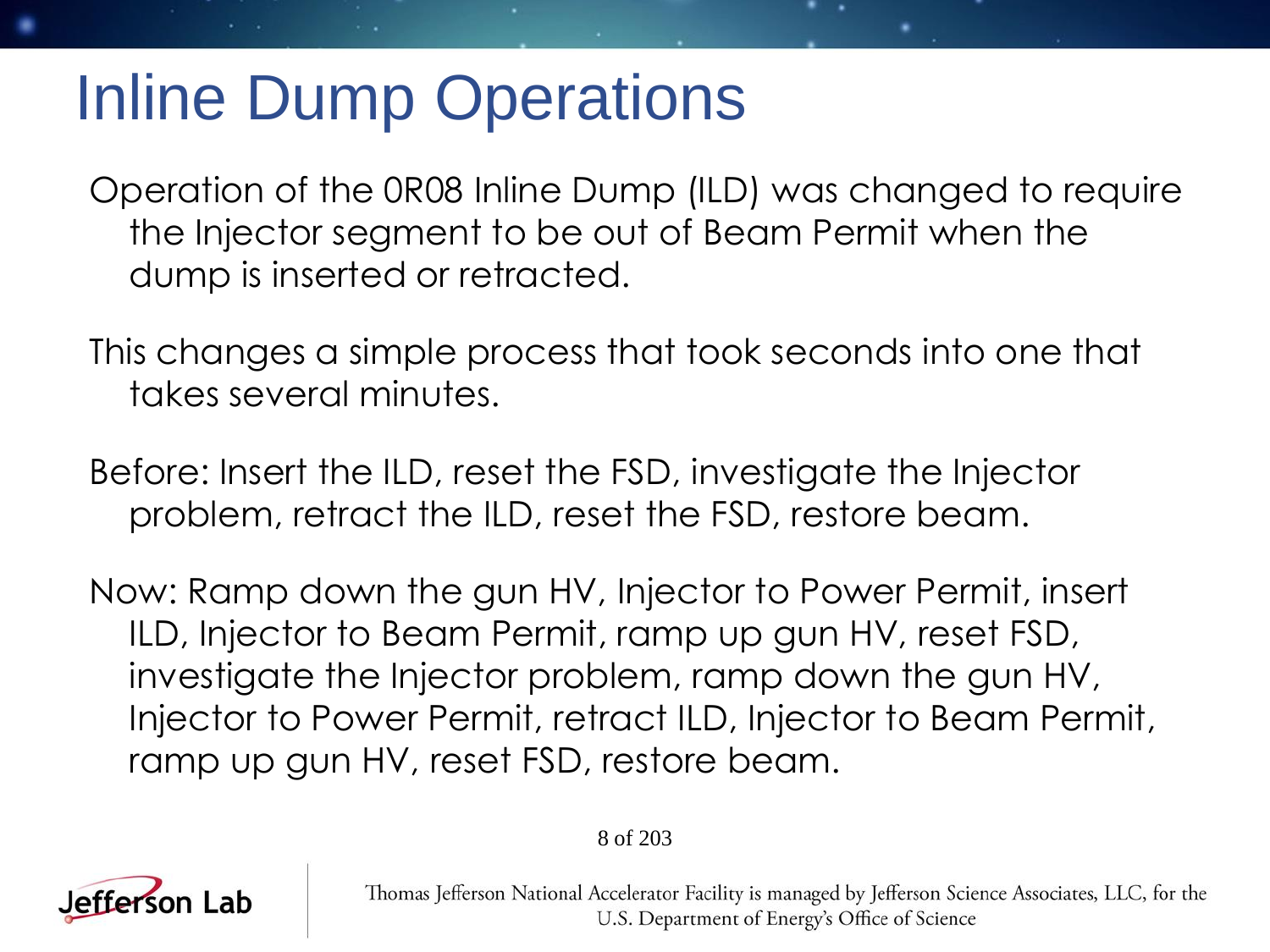### Designed in a Vacuum

Recent changes to the PSS have come as a surprise to Ops.

**Hall D integration with A, B & C logic** 

Beam Transport Monitor operation

Inline Dump (0R08) operation

Most of these were a change to processes that had been in place for >10 years.

The changes came about without prior input from Ops and without new procedures or existing procedures being updated and/or in place before implementation. This resulted in a very steep learning curve causing needless trips and downtime.

9 of 315

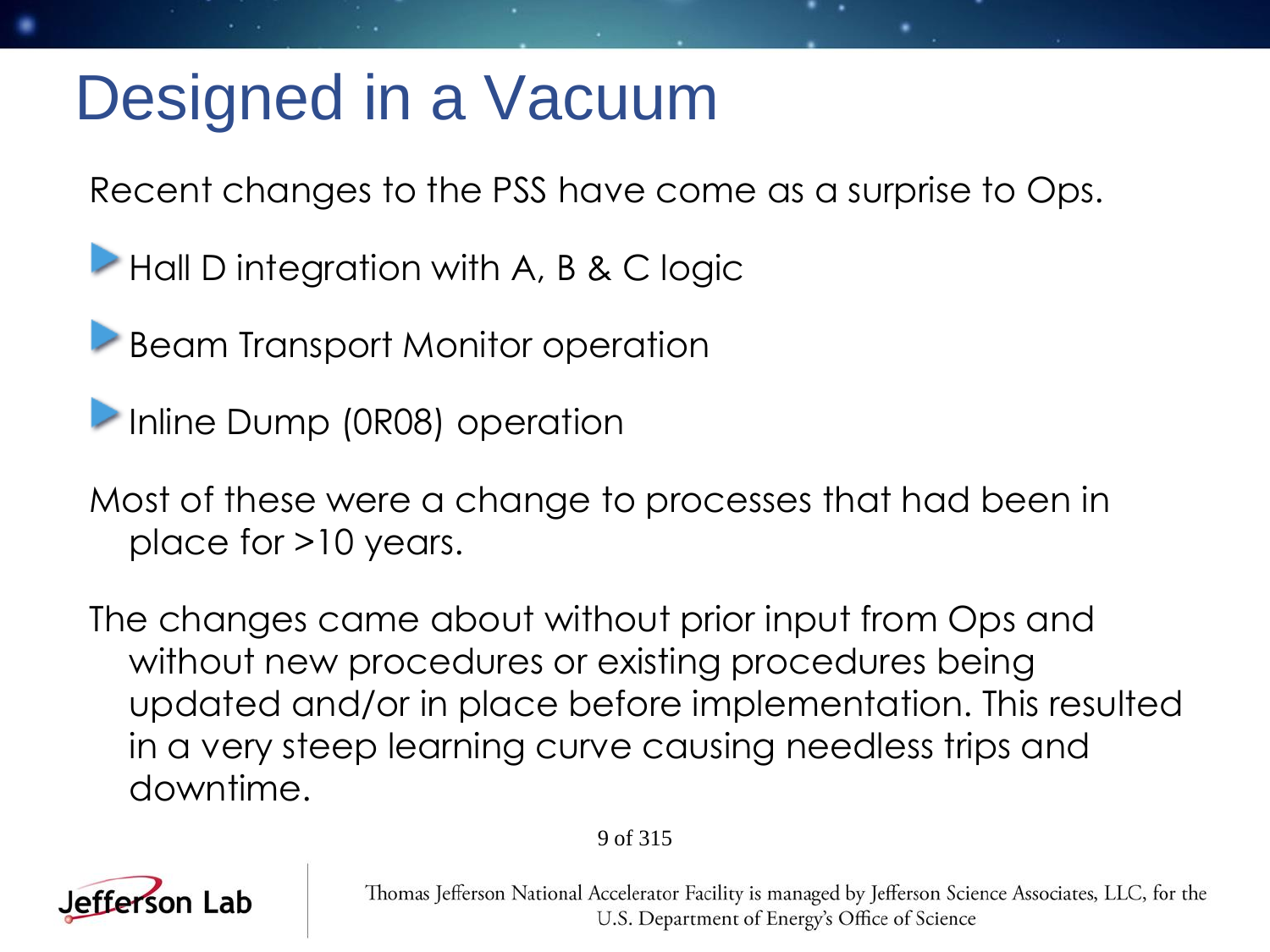The new processes add a downtime burden that does not appear to have been discussed among those affected.

Over an extended time frame (years) how much will this cost compared to what is being saved?

Are they (the users, both process and beam) willing to accept this?

Are there other options?



10 of 457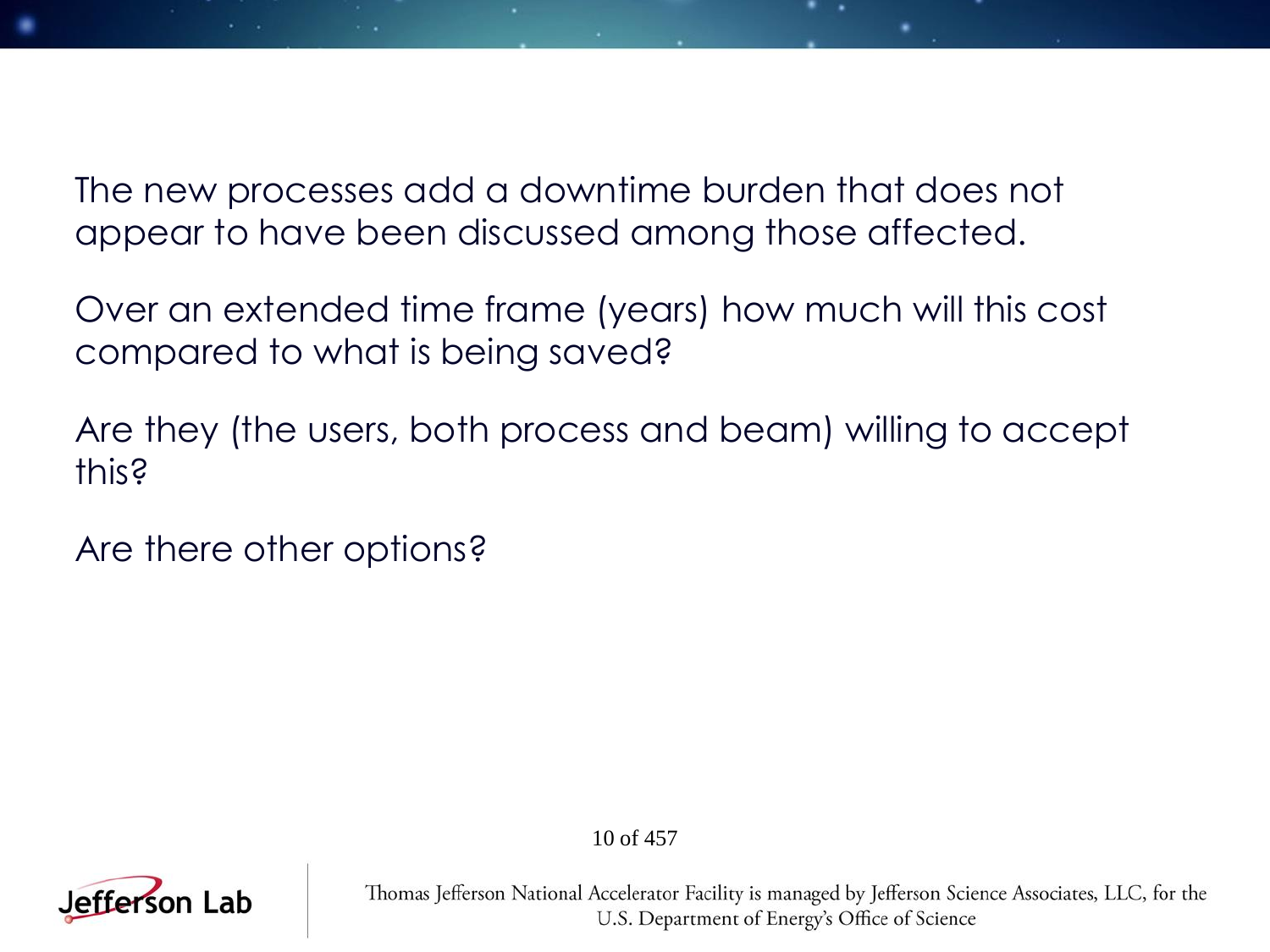## Olive Branch Extended

Previous Ops Liaisons to SSG were not very outgoing or proactive. They focused mainly on making sure SSO bi-annual training was completed, training material was updated and procedures were up to date.

The current Liaison is very proactive and more likely to actively work with SSG towards a compatible solution for both groups.

SSG looking to work with Ops to place training material into Moodle, an online training management system.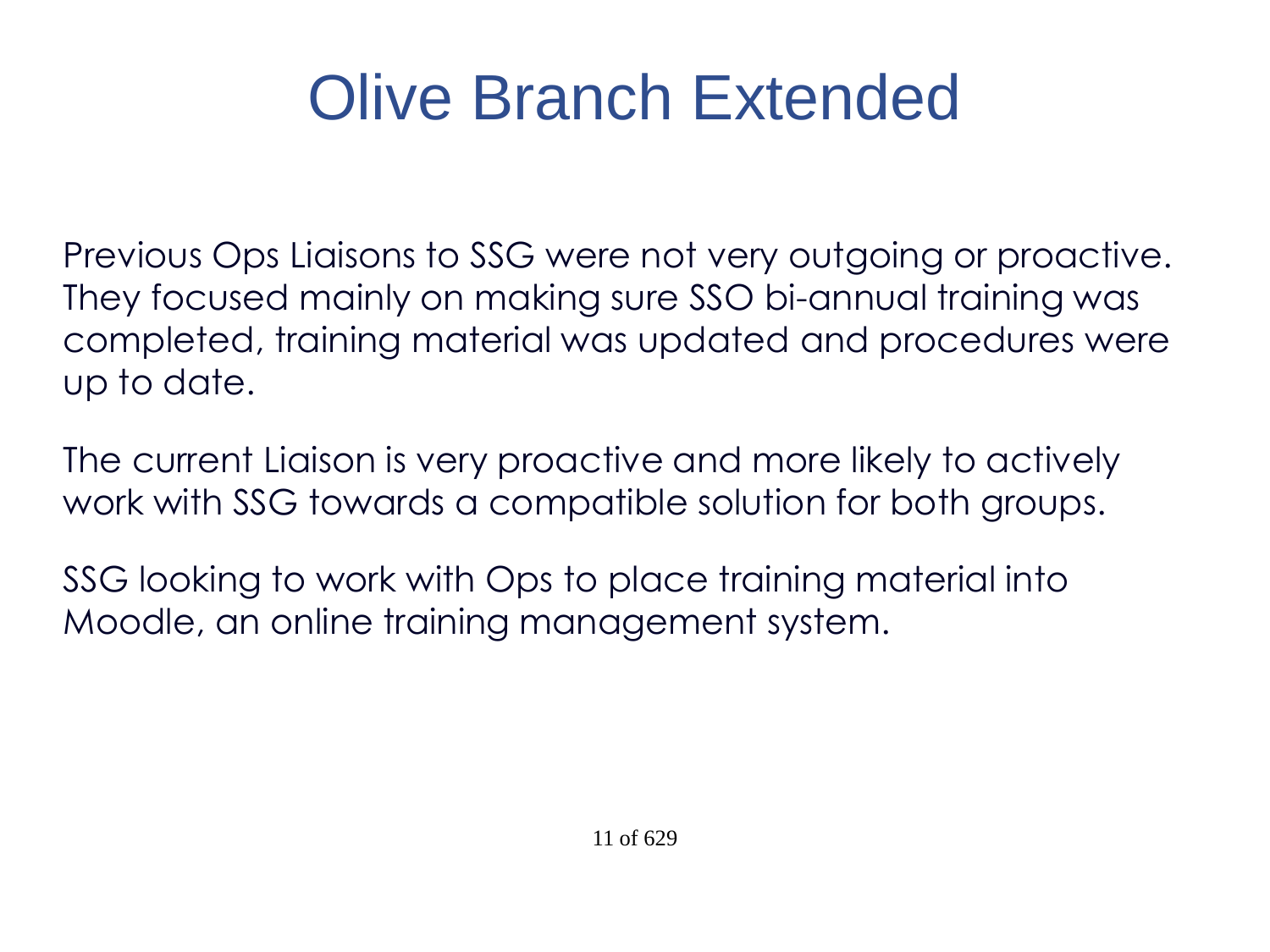### Comments?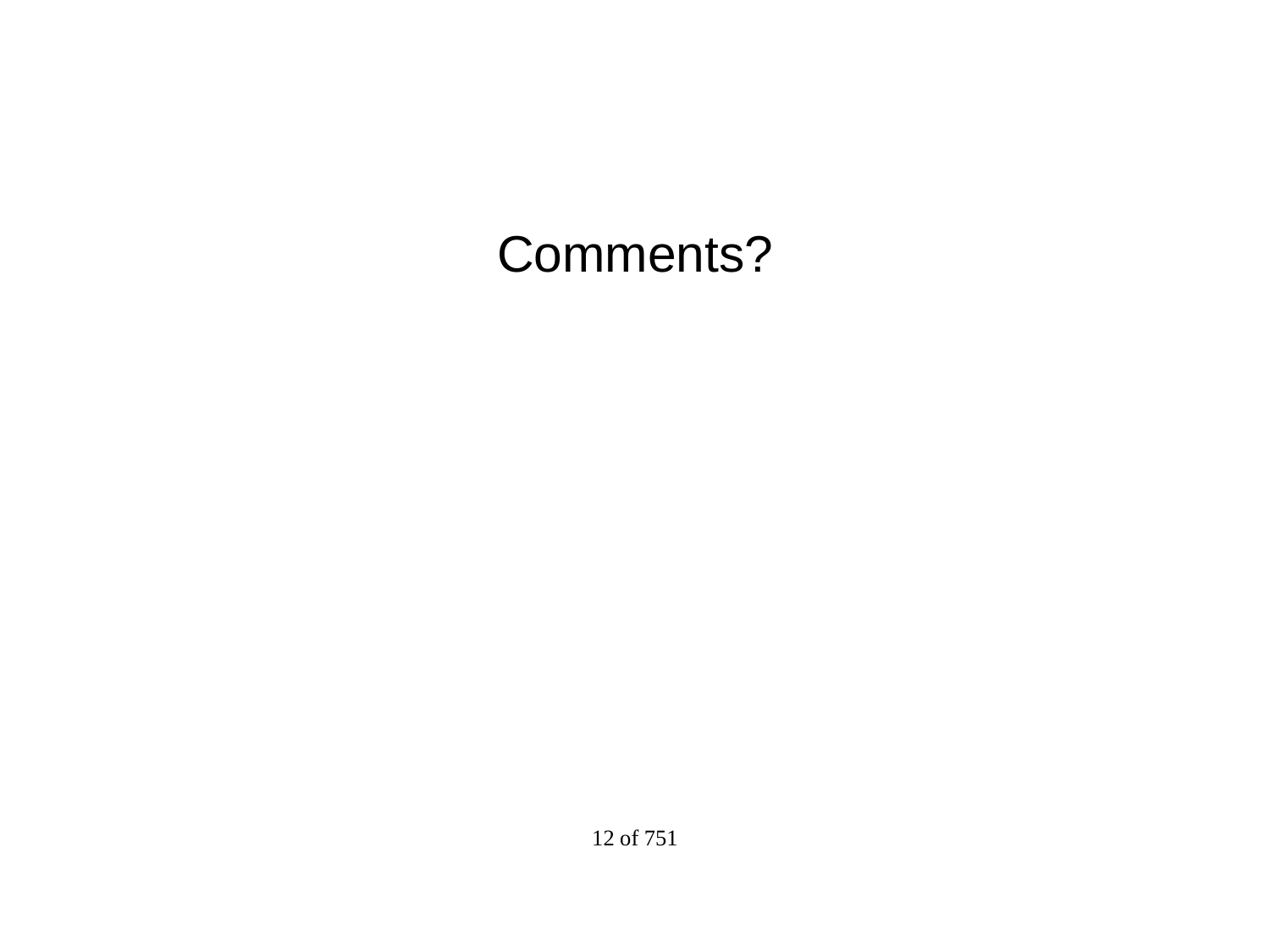Ops-Pr [3322147](https://logbooks.jlab.org/entry/3322147)

- This limitation is intentional. In order to keep the PSS logic simple and safe the Injector should drop (or be manually changed) to Power Permit when the PSS is being reconfigured for a new beam destination. For example, typically it drops when OPS is reconfiguring the BSY Beamstops. With the addition of the Tagger/ Hall D branch (5C) off of the N. Linac segment the complexity of its logic increased significantly. This required some changes to how we do business.
- The new logic was implemented last March (Kelly/Tommy) to drop the Injector when the Critical Devices in the N. Linac changes state (similar to the BSY.) The N. Linac is now the switchyard for Straight - East Arc - Hall D configurations.